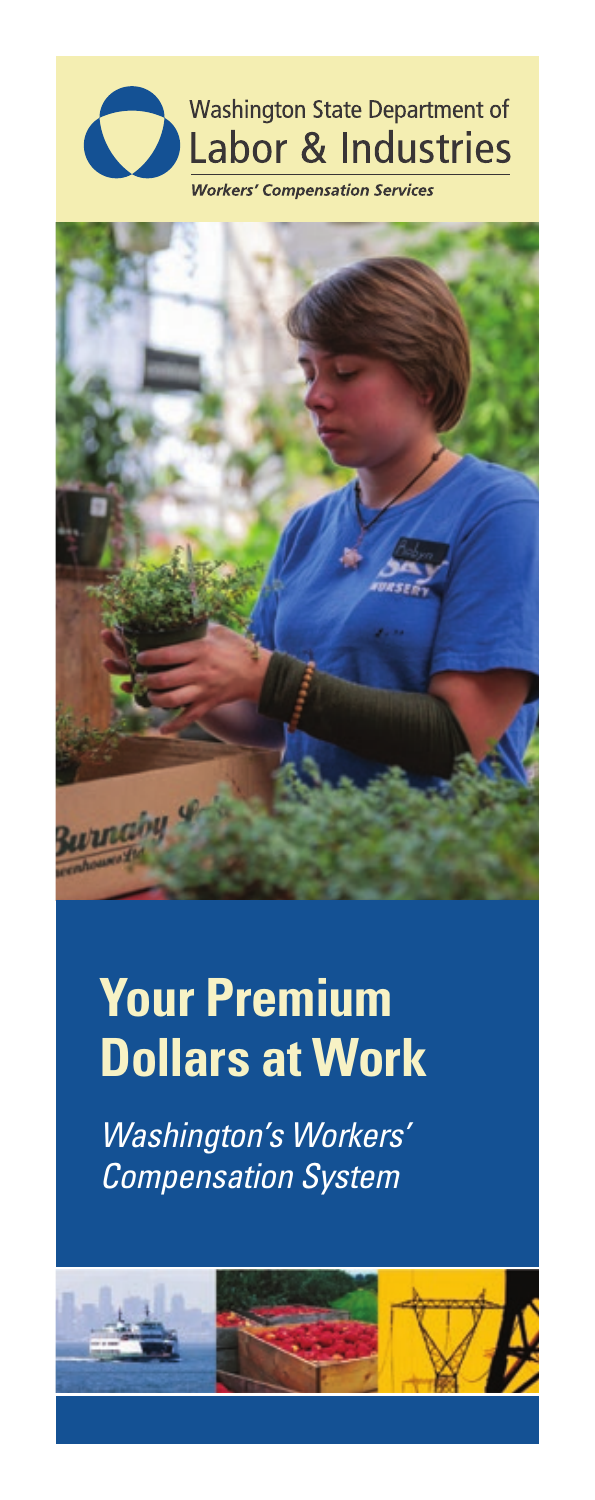### **December 2021**

We all know how important it is to save for a rainy day. That old saying is truer than ever today, and it's reassuring that we have our contingency reserve to help minimize the changes in workers' compensation rates for 2022.

The contingency has built up over the years in part through your premiums, and through our partnership with employers like you. Together, we have prevented workplace injuries and improved outcomes for workers who become ill or injured on the job.

With your support, we have made great strides in a number of areas, even as we were challenged by working remotely. Workers are benefiting from vocational recovery services earlier and in new ways. As a result, more workers are getting back to work as soon as it's safe and medically feasible, which is also good for their speedy recovery. When injuries happen, employers are aware of services they can use much earlier. And medical treatment guidelines have been updated to help ensure workers receive appropriate quality medical services.

All of this is good for workers, employers, and our workers' compensation system.

L&I's challenge for 2022 was to come up with a premium rate plan that would allow us to cover claims and costs, and not place us in a precarious financial position, while recognizing the struggles and hardships that many employers are facing due to the pandemic.

I wish I could say that the problems brought on by the pandemic would soon be in our rear view mirror. As we have learned, the pandemic runs on its own schedule, with many unknowns and uncertainties. That said, I remain confident that the improvements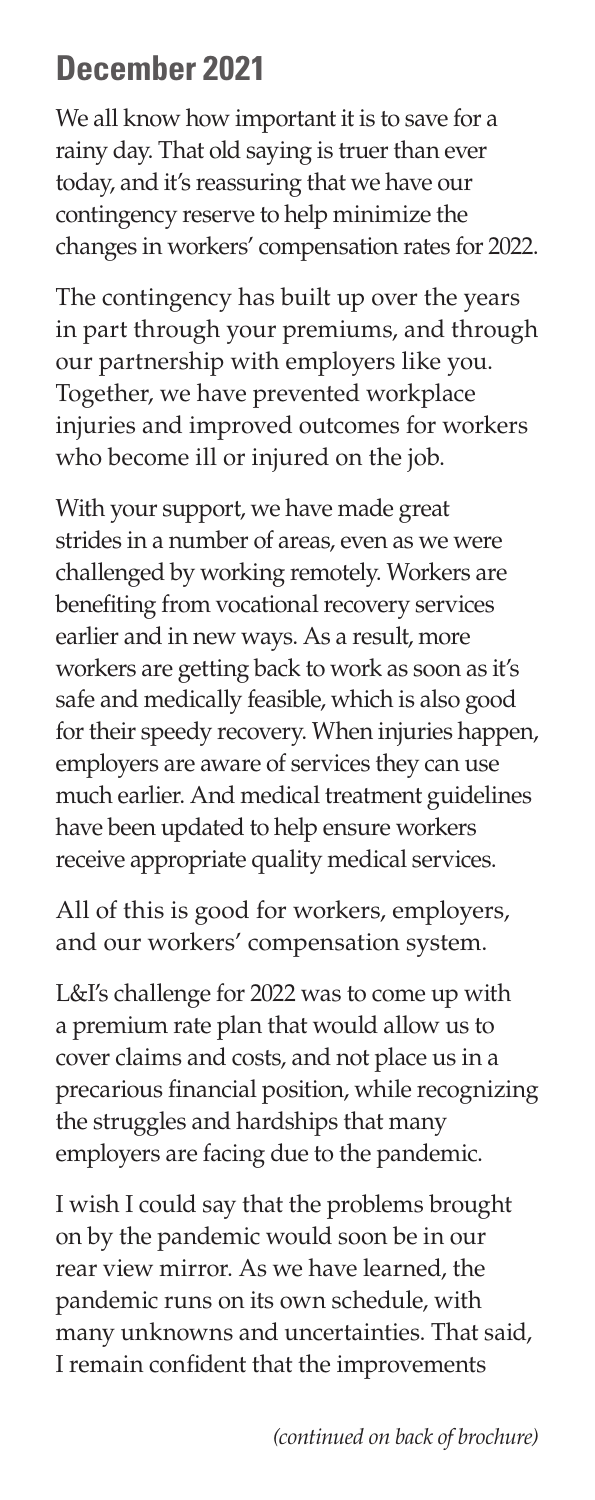we've put in place in recent years will continue to pay huge benefits in better outcomes for workers and reduced costs for our system.

What we know for certain is that our strong relationships have kept us in good stead in the past, and, with our continued partnership, I am confident we can continue to make improvements in worker outcomes and system costs in the future.



Victuressed

**Vickie Kennedy** Asst. Director for Insurance Services

### **What is Workers' Compensation?**

It is a no-fault insurance for work-related injuries and illnesses that protects both employers and workers. No-fault means workers give up their right to sue their employer for a work-related injury or illness. The insurance also protects employers from the cost of extended claims and tort liability.

#### **Who is covered?**

Workers' compensation insurance through the Department of Labor & Industries (L&I) covers more than 180,000 employers and about 2.6 million workers. Premiums and investment earnings finance the program. Workers pay on average about 26% of the premium, while employers pay the remaining 74%. Washington is the only state where workers pay a significant portion of the premium.

*Upon request, foreign language support and formats for persons with disabilities are available. Call 1-800-547-8367. TDD users, call 711. L&I is an equal opportunity employer.*

PUBLICATION F200-029-000 [10-2021]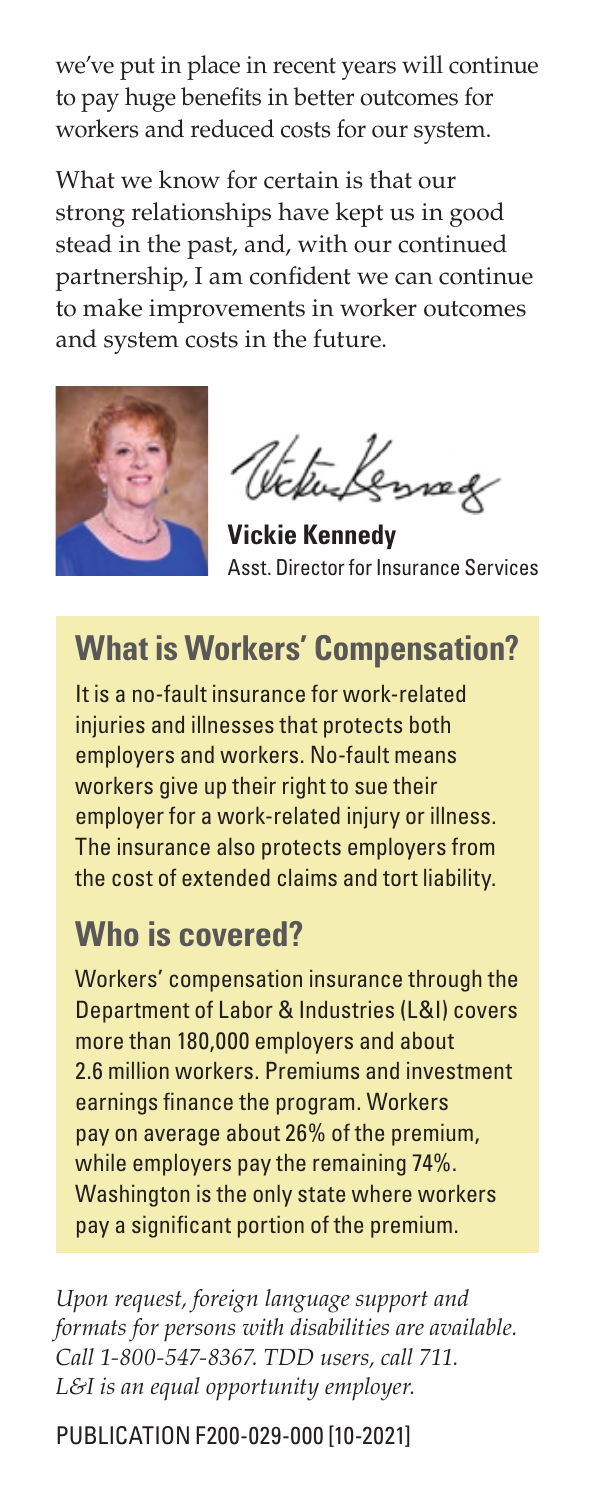## **Workers' Compensation Statistics at a Glance**

| <b>Operating Environment</b>                        | <b>FY 2021</b>  | <b>FY 2020</b>  |
|-----------------------------------------------------|-----------------|-----------------|
| Employers Insured                                   | 187,000         | 182,000         |
| <b>Workers Covered</b>                              | 2,550,000       | 2,580,000       |
| <b>Hours Reported</b>                               | 3,887,000,000   | 3,942,000,000   |
| Premiums Assessed (employers' portion) <sup>1</sup> | \$1,624,150,000 | \$1,651,735,000 |
| Premiums Assessed (workers' portion) <sup>2</sup>   | \$362,062,000   | \$381,829,000   |
| <b>Benefits Incurred</b>                            | \$2,336,333,000 | \$2,399,615,000 |

| <b>Claim Statistics</b>                                          | <b>FY 2021</b> | <b>FY 2020</b> |
|------------------------------------------------------------------|----------------|----------------|
| <b>Number of Claims Filed</b>                                    | 95,668         | 99,984         |
| <b>Number of Claims Accepted</b>                                 | 79,814         | 86,316         |
| Number of Claims Denied                                          | 14,099         | 15,678         |
| Number of Fatal Pensions Awarded                                 | 43             | 44             |
| Number of Total Permanent Disability Pensions Awarded            | 854            | 832            |
| Number of Claims Closed with Permanent Partial Disability Awards | 6,897          | 8,151          |
| Number of New Time-loss (Wage Replacement) Claims                | 17,528         | 16,790         |
| Number of Medical-only Claims Accepted                           | 64,488         | 72,000         |
| Number of Injured Workers Completing Training Plans <sup>3</sup> | 196            | 248            |
| <b>Total Number of Days Lost from Work</b>                       | 5,550,175      | 5,505,732      |
|                                                                  |                |                |

| <b>Demographics of Accepted Claims</b>   | <b>FY 2021</b> | <b>FY 2020</b> |
|------------------------------------------|----------------|----------------|
| Percent of Injured Workers Male          | 66%            | 65%            |
| <b>Percent of Injured Workers Female</b> | 34%            | 35%            |
| Average Worker Age at Injury             | 38             | 38             |
| Percent of Workers Under Age 30          | 32%            | 30%            |
| Percent of Workers Age 30-50             | 44%            | 44%            |
| Percent of Workers Age 51 and Over       | 24%            | 24%            |

| <b>Most Frequent Injuries</b>                                                                                     | <b>FY 2021</b><br># of Claims |
|-------------------------------------------------------------------------------------------------------------------|-------------------------------|
| Finger(s): Open wounds of finger(s), fingernail(s)                                                                | 8,671                         |
| Back: Traumatic injuries to muscles, tendons, ligaments, joints, etc. of back,<br>including spine and spinal cord | 8.552                         |
| Shoulder: Traumatic injuries to muscles, tendons, ligaments, joints, etc.<br>including clavicle and scapula       | 3.920                         |
| Leg(s): Traumatic injuries to muscles, tendons, ligaments, joints, etc.                                           | 3.746                         |
| Multiple body parts: Multiple traumatic injuries and disorders                                                    | 3.637                         |
|                                                                                                                   |                               |

**Notes:** The data are a snapshot of FY 2021 (year ending June 30, 2021) as of fall 2021.

Because of rounding, some columns may not add up to 100%.

Counts of accepted and denied claims reflect actions in that year regardless of when claim was filed.

Counts of new time-loss (wage replacement) claims reflect claims with first time-loss payments, regardless of year claim was accepted.

1. Includes Accident, Medical Aid, and Stay at Work premiums.

2. Includes Accident, Medical Aid, and Stay at Work premiums.

3. Includes only training plans successfully completed during the year.